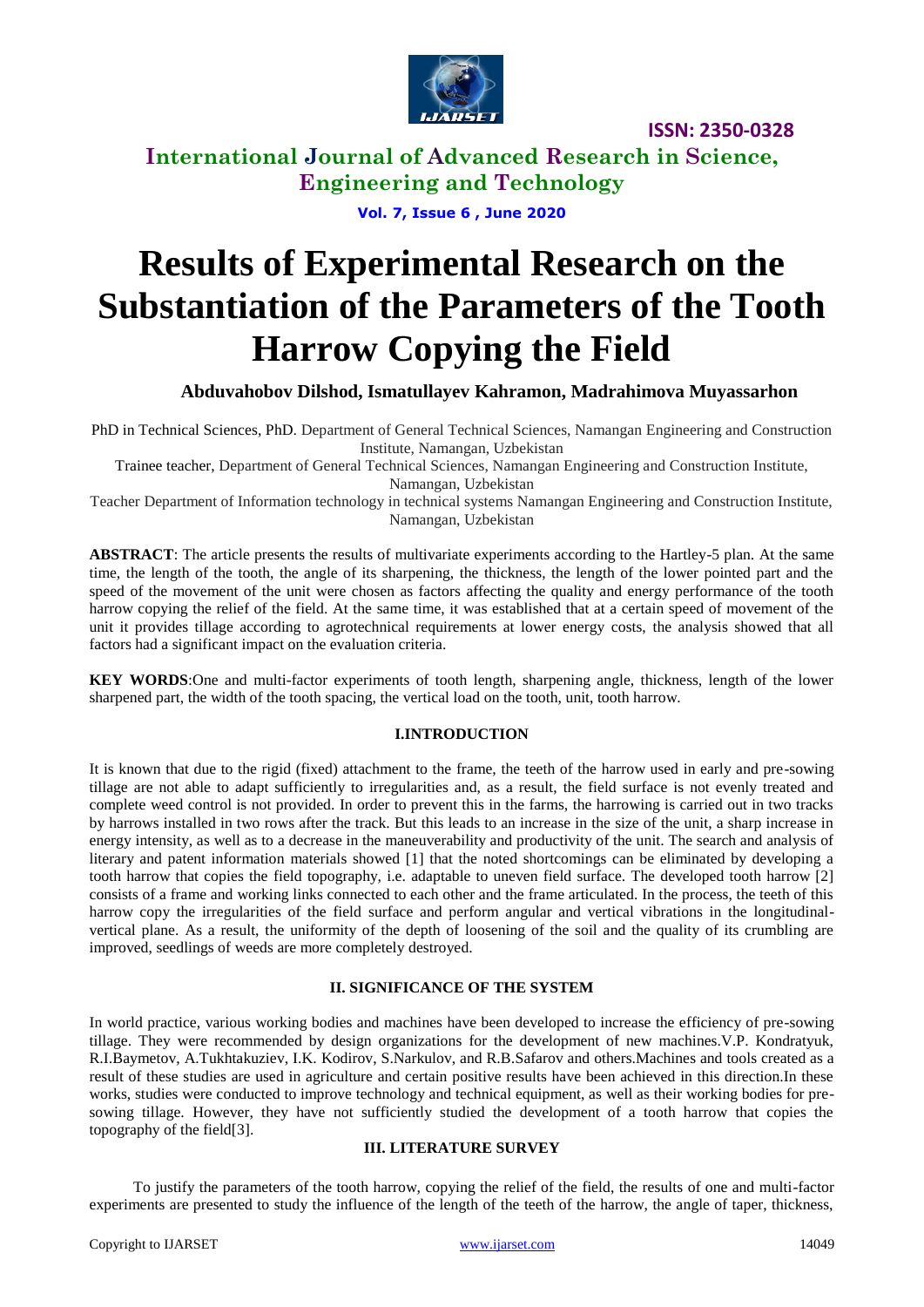

# **International Journal of Advanced Research in Science, Engineering and Technology**

# **Vol. 7, Issue 6 , June 2020**

the length of the lower pointed part, the width of the tooth spacing, the vertical load on the tooth, the vertical distance from the supporting plane of the harrow to the lower points of its attachment, as well as the speed of the unit on the quality and energy indicators of its operation.

To conduct experimental studies, a laboratory-field device of a tooth harrow was made, copying the relief of the field, working links that allowed changing the width of the inter-tooth gap, teeth with different lengths, lengths of the lower pointed part and different angles of sharpening.

Multivariate experiments were conducted according to the Hartley-5 plan. At the same time, the following factors were selected as factors affecting the quality and energy performance of the tooth harrow copying the field topography: tooth length, angle of its sharpening, thickness, length of the lower pointed part and speed of the unit (Table).

| Table |                                                             |                |                        |              |            |        |
|-------|-------------------------------------------------------------|----------------|------------------------|--------------|------------|--------|
| $N_2$ | Name of factors                                             | Destination    | Interval of<br>factors | Factor level |            |        |
|       |                                                             |                |                        | below        | the middle | higher |
|       | Harrow tooth length, mm                                     | $\rm X_1$      | 20                     | 120          | 140        | 160    |
| 2.    | Harrow tooth sharpening angle, mm                           | $\mathrm{X}_2$ | 10                     | 60           | 70         | 80     |
| 3.    | Harrow tooth thickness, mm                                  | $X_3$          | 2,5                    | 17.5         | 20,0       | 22,5   |
| 4.    | Length of the lower pointed part of the<br>harrow tooth, mm | $\rm X_4$      | 5                      | 20           | 25         | 30     |
| 5.    | Harrow assembly speed km/h                                  | $X_5$          | 1,5                    | 6.0          | 7,5        | 9,0    |

The depth of cultivation, the degree of crumbling of the soil, i.e. number of fractions less than 25 mm in size and traction resistance of the harrow.

After processing the experimental results, the following regression equations were obtained that adequately describe the evaluation criteria:

- byprocessingdepth (cm)

 $Y_1 = 5,361 + 0,5X_1 - 0,202X_2 - 0,644X_3 + 0,646X_4 - 0,646X_5 - 0,364X_1^2 + 0,085X_1X_4 + 0,136X_2^2 -0.027X_2X_3 - 0.031X_2X_5 + 0.186X_3^2 - 0.297X_4^2 - 0.297X_5^2$ *;* (1)

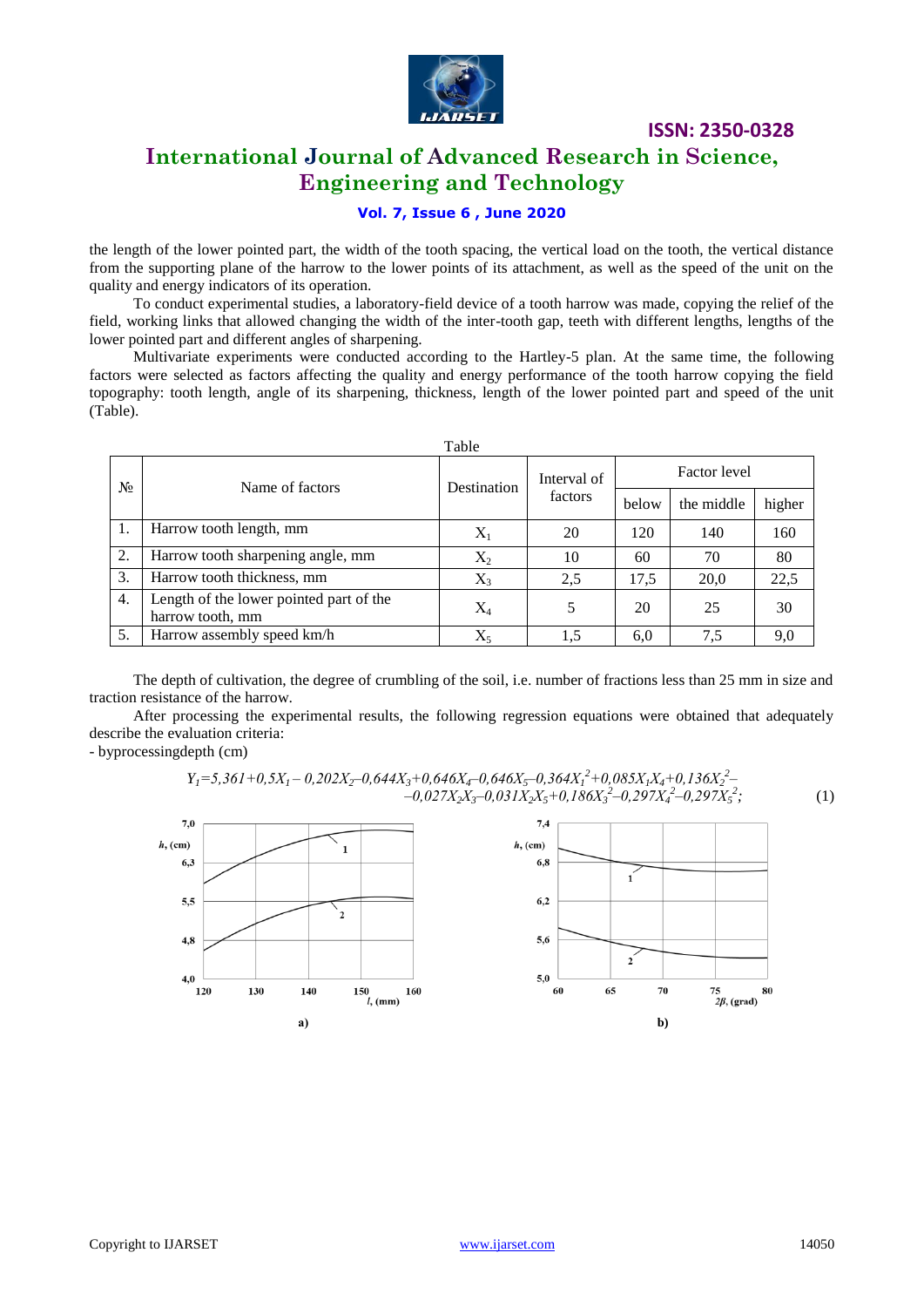

# **International Journal of Advanced Research in Science, Engineering and Technology**

#### **Vol. 7, Issue 6 , June 2020**



Fig. 1. Graphs of changes in the length of the teeth (a), the angle of sharpening (b) the thickness (c) and the length of the lower pointed part of the tooth (d), depending on the depth of processing of the articulated-tooth harrow

- by the degree of crumbling of the soil in the loosened layer (%)  $Y_2=88,86+0,81X_1-1,08X_2+1,976X_3+1,0319X_4+1,224X_5-2,823X_1^2-0,383X_1X_2-2,507X_2^2+0,537X_2X_3-0,283X_2X_4-0,$ 



1 and 2, respectively, at a unit speed of 6 and 9 km / h

Fig. 2. Graphs of changes in the length of the teeth (a), the angle of sharpening (b) to the thickness (c) and the length of the lower pointed part of the tooth (d) of the articulated tooth harrow, depending on the degree of crumbling of the soil in the loosened layer

- tractionresistance (kN)  $Y_3=0,803+0,212X_1+0,141X_2+0,126X_3+0,14X_4+0,266X_5-0,163X_1^2+0,046X_1X_2+0,046X_1X_3+$  $+0,15X_1X_4+0,13X_1X_5+0,087X_2^2-0,036X_2X_3+0,035X_2X_4+0,0000047X_2X_5+0,021X_3^2-0,026X_3X_4+$  $+0.015X_3X_5 - 0.041X_4^2 + 0.119X_5^2$ .(3)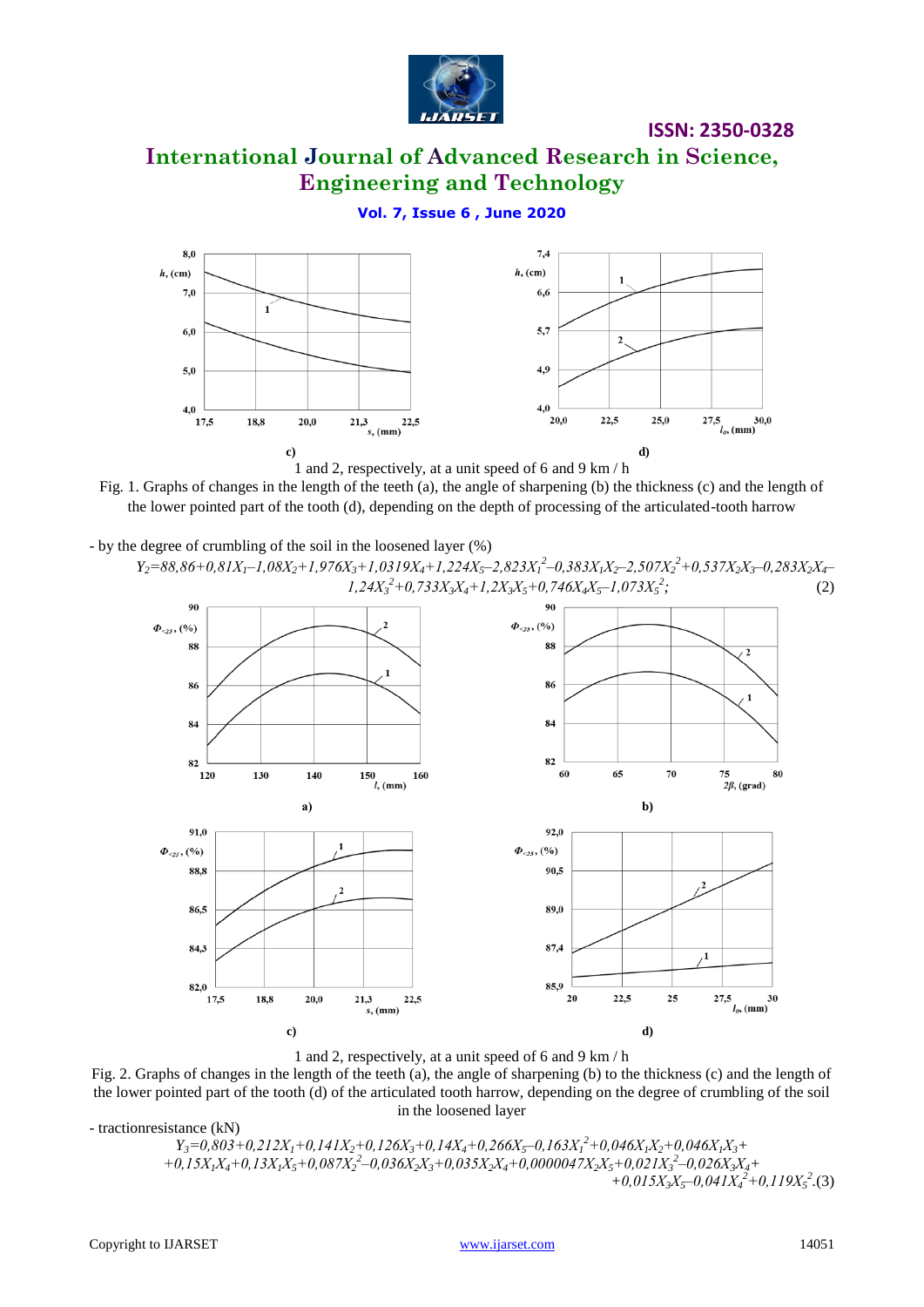

# **International Journal of Advanced Research in Science, Engineering and Technology**

### **Vol. 7, Issue 6 , June 2020**



1 and 2, respectively, at a unit speed of 6 and 9 km / h

Fig. 3. Graphs of changes in the length of the teeth (a), the angle of sharpening (b), the thickness (c) and the length of the lower pointed part of the tooth (g), depending on the traction resistance of the articulated tooth

Analysis of the obtained regression equations showed that all factors had a significant impact on the evaluation criteria.

#### **IV. METHODOLOGY**

To conduct experimental studies, a laboratory-field device of a tooth harrow was made, copying the relief of the field, working links that allowed changing the width of the inter-tooth gap, teeth with different lengths, lengths of the lower pointed part and different angles of sharpening.

Multivariate experiments were conducted according to the Hartley-5 plan.

#### **V. EXPERIMENTAL RESULTS**

According to the agro technical requirements of criterion  $Y_1$ , i.e. processing depth should be within 4-6 cm; criterion  $Y_2$ , i.e. the degree of crumbling of the soil should be at least 80%; criterion  $Y_3$ , i.e. traction resistance of the harrow should have a minimum value. Given these conditions, the regression equations (1) - (3) were solved together using MS Excel and Planex programs. At the same time, it was found that when working at speeds of 7-9 km / h, the tooth harrow copying the topography of the field provides tillage according to agro technical requirements with less energy consumption with a tooth length of 132-140 mm and an angle of sharpening of 66-71  $\degree$ , thickness –19-22 mm, length of the lower pointed part - 20–25 mm.

#### **VI.CONCLUSION AND FUTURE WORK**

The search and analysis of literature and patent information materials made it possible to develop the design of a tooth harrow that copies the topography of the field, ensures the formation of a small crusty soil layer on the field surface and the complete destruction of weeds, which has high productivity and low energy consumption.